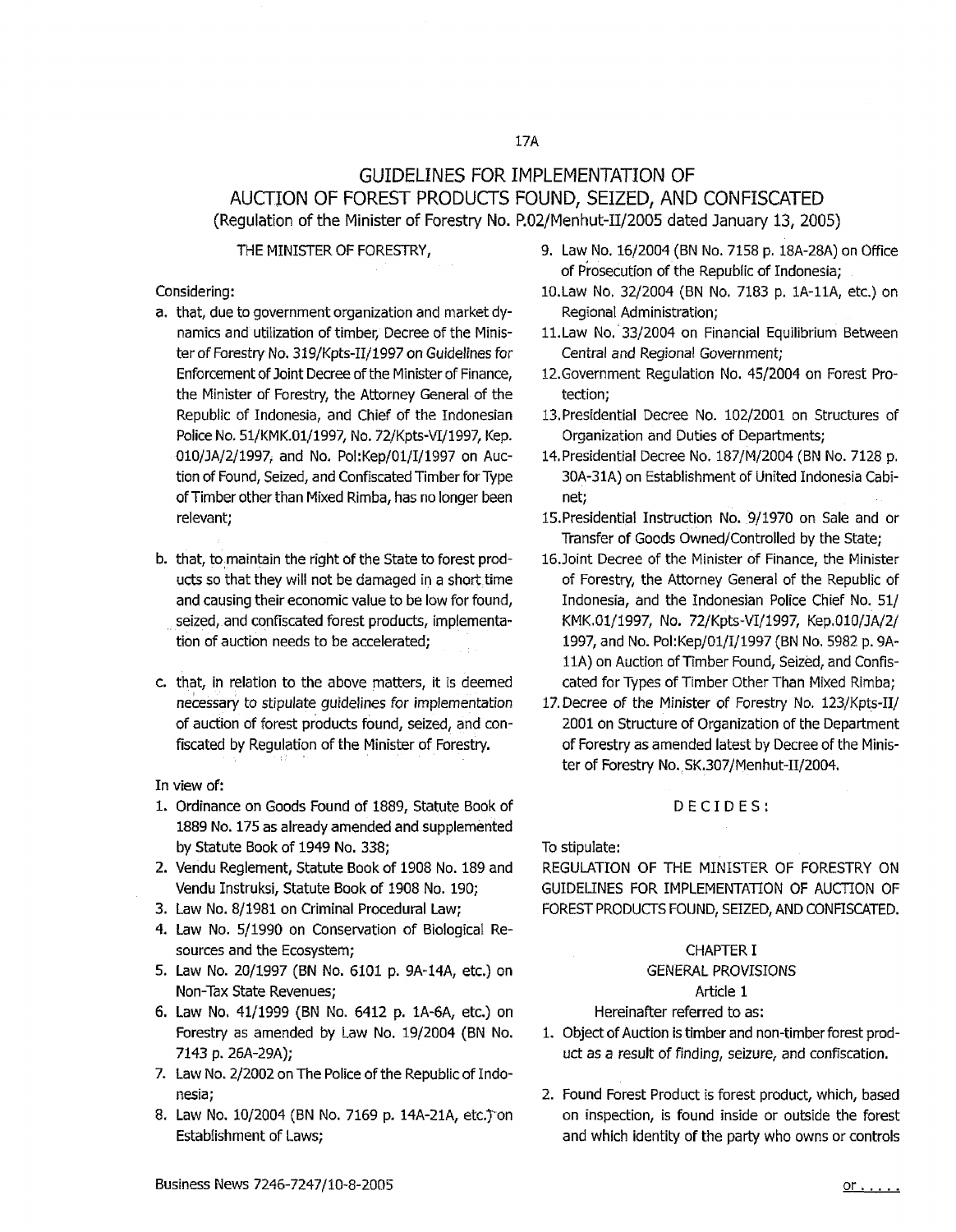or transports them, either name or address, is unknown.

- 3. Seized Forest Product is forest product, which is seized based on criminal procedural law as evidence in a criminal case.
- 4. Confiscated Forest Product is forest product, which is confiscated for the State based on a final and binding court verdict.
- 5. Cost of Administration is cost arising as a result of administration of found, seized, and confiscated forest products being the obligation of the winner of auction consisting of costs of discharge of logs, transportation, securing, test measure, auction preparation, honor for parties who have rendered services in an effort to save state assets and or lease of log storage place (TPK) and mooring expense of the transporting vessel at the seaport.
- 6. Auction Price is the highest bid price paid by winner of auction.
- 7. Draught Survey is a method of determining of quantity of goods loaded to a vessel by calculating total load of the vessel when they are on the vessel based on Archimedes law.
- 8. State Auction Body is a government institution having duty, power, and responsibility to implement auction.

## CHAPTER II

# OBJECT OF AUCTION, BIDDER, AND APPLICANT Article 2

Objects of auction include timber and non-timber forest products found, seized, and/or confiscated including animals, wild plants, forest products from conservation forests or timber forest products from protected forests.

## Article 3

- (1)Auction Participant/Interested Party for timber and non-timber forest products is individual and or business entity doing business in the field of forestry.
- (2) The Auction Participant, as set forth in paragraph  $(1)$ , must:
- a. Have Number of Registered Exporter for Products of Forestry Industry (ETPIK) from the Department of Trade; and
- b. Become member of the Forestry Industry Revitalization Agency (BRIK).

#### Article 4

- (!)Bidder of found forest product as object of auction is Head of the local Forestry Institution.
- (2)Bidder of seized forest product as object of auction is Investigator or General Prosecutor.
- (3) Bidder of confiscated forest product as object of auction is the local Office of Prosecution.

### Article 5

- (l)The bidder, as set forth in Article 4, shall submit proposal to the local State Auction Body for implementation of auction.
- (2)The proposal, as set forth in paragraph (1), shall be completed with:
	- a. Quantity, type, and volume of timber and nontimber forest products that will be auctioned;
	- b. Basic auction price determined by the Minister of Forestry;
	- c. cost of administration determined by the Minister of Forestry.
- (3)Auction of seized forest products shall be done through the following actions:
	- a. If the case is under examination by investigator or general prosecutor, the forest products shall be sold in auction by the investigator or the general prosecutor witnessed by the suspect/defendant or his proxy;
	- b. If the case is under examination of the court, the forest products shall be sold in auction by the general prosecutor at the permission of the judges examining the case and witnessed by the defendant or his proxy;
	- c. If the case has obtained final and binding court verdict and the forest products are confiscated for the state, they will be sold in auction by the prosecutor enforcing the verdict.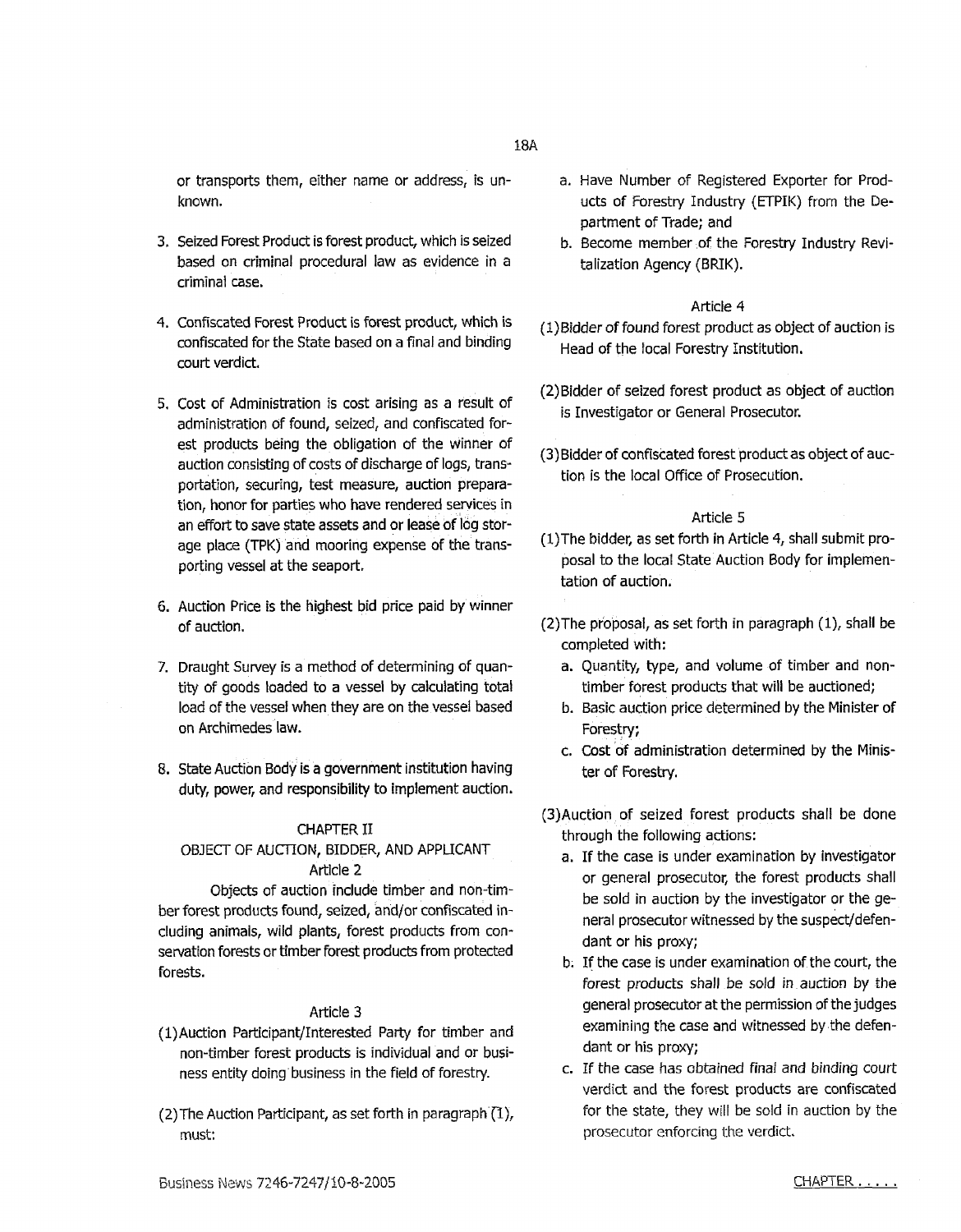## CHAPTER III

# BASIC AUCTION PRICE, COST OF ADMINISTRATION, AUCTION FEE, AND POOR COMPENSATION Article 6

- (l)The basic auction price of timber or non-timber forest products shall be determined by the Minister of Forestry once in every 6 (six) months.
- (2)The basic auction price, as set forth in paragraph (1), shall be used as means to evaluate the fairness of bidding price by the interested party/auction participant.
- (3)In case that the basic auction price for the current period has not been decided, the basic auction price of the previous period shall prevail.

#### Article 7

- (1)The basic auction price, as set forth in Article 6, does not include cost of administration, auction fee, and poor compensation.
- (2)The cost of administration, as set forth in paragraph (1), shall be determined by the Minister of Forestry once in every 6 (six) months.
- (3)In case that the cost of administration of the current period has not been determined, the cost of administration of the previous period shall prevail.

#### Article 8

- (1) Honorarium for parties who have rendered services in the effort of saving of state assets, shall be 25 (twentyfive) % of cost of administration.
- (2) Honorarium for parties who have rendered services in the effort of saving of state assets, as set forth in paragraph (1), shall be delegated to the Governor of the local Province to be further stipulated.

# CHAPTER IV

### IMPLEMENTATION OF AUCTION Article 9

(1)Found, seized, and or confiscated forest products may immediately be proposed to be sold in auction through the State Auction Body by the bidder, as set forth in Article 4.

- (2)Auction of found, seized, and or confiscated forest products, as set forth in paragraph (1), shall be completed with:
	- a. Quantity, type, and volume of forest products that will be auctioned;
	- b. Basic auction price determined by the Minister of Forestry;
	- c. Cost of administration determined by the Minister of Forestry.

### Article 10

- (1) Prior to implementation of auction of found, seized, and confiscated forest products, the local State Auction Body shall at least announce the auction to the public on the announcement boards of the State Auction Body, local forestry institution, and the bidding institution.
- (2)The announcement, as set forth in paragraph (1), shall contain:
	- a. Time and place of implementation of auction;
	- b. Quantity, type, and volume of forest products auctioned; and
	- c. Qualifications for auction participant as set forth in Article 3.
- (3)The auction participant, as set forth in Article 3, shall be given an opportunity to look at the forest products that will be auctioned.
- (4)The interested party, as set forth in paragraph (3), shall file bid as auction participant to the local State Auction Body.
- (5) Designation of winner of auction of forest products auctioned shall be based on the highest bid price proposed by auction participant.

#### Article 11

- (l)If basic auction price is not reached, auction must be repeated up to 3 (three) times.
- (2)If auction is not possible to be implemented because it is estimated that auction fee is higher than price of forest products auctioned, or does not reach basic auction price and auction has been implemented 3 (three) times or there are no interested parties while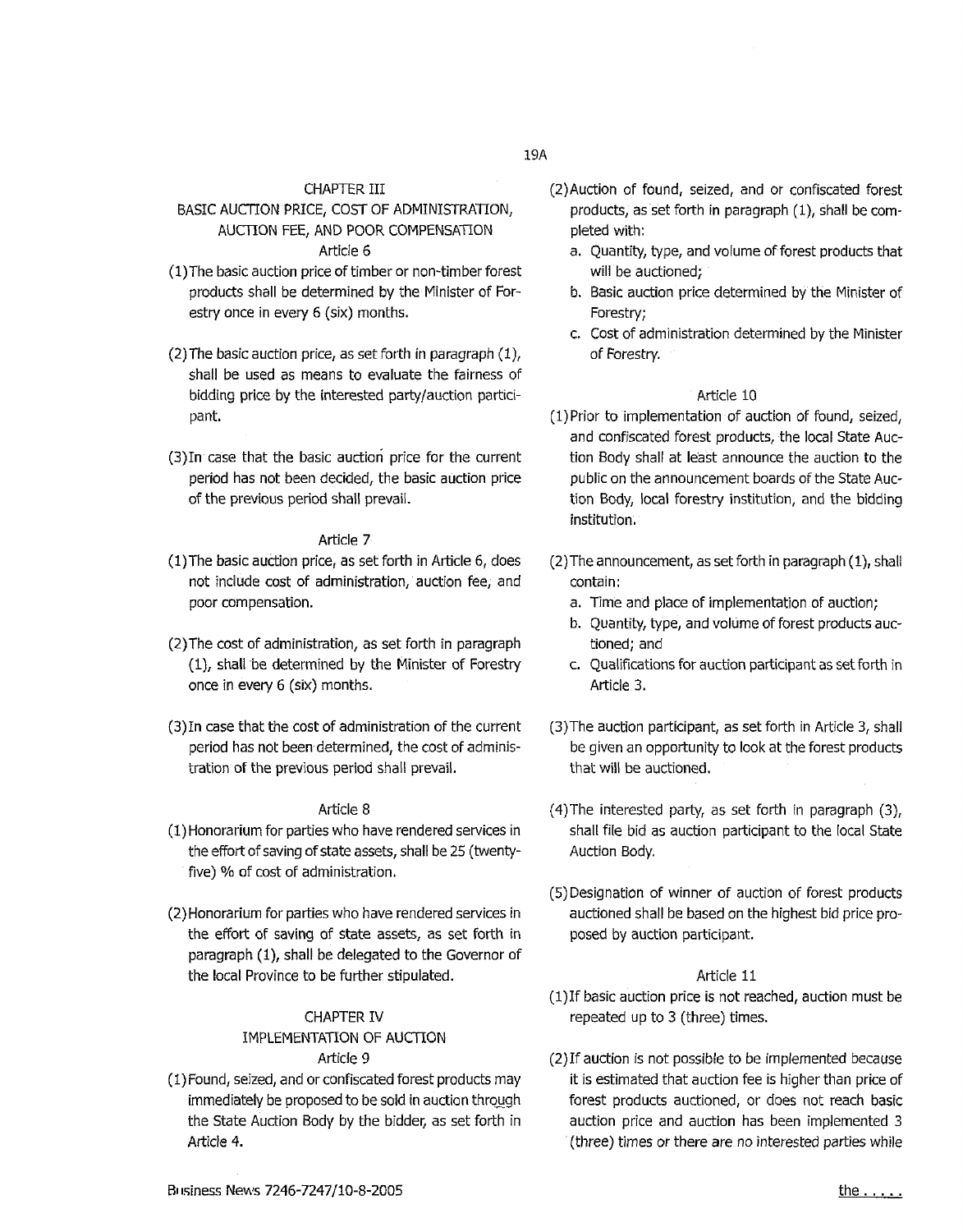the forest products have economic value, the buyer will directly be appointed by the Minister of Forestry.

- (3)If the found or confiscated forest products do not have economic value and no buyers are interested to buy the forest products, while the forest products could still be utilized:
	- a. They will be delivered to social institutions by Governor of the local Province after obtaining approval from the Minister of Forestry; or
	- b. They will be delivered by the Minister of Forestry to the Governor of another province in urgent needs due to natural disasters and the Governor shall submit proposal to the Minister of Forestry.
- $(4)$  The social institution, as set forth in paragraph  $(3)$ clause a, is social institution having domicile in that Province, does not seek profit, and is not under a government institution.
- (5) The delivery of found or confiscated forest products, as set forth in paragraph (3), will be further notified to the Minister of Finance.

## CHAPTER V PROCEEDS OF AUCTION Article 12

Proceeds of auction of forest products shall directly be paid to the state treasury by the bidder within a period of not later than 7 (seven) working days after the auction.

#### Article 13

- ( 1) The proceeds of auction of seized forest products will be deposited with a state bank and shall be used as substitute evidence of forest products to be brought to court.
- (2)If, based on a final and binding court verdict, it is ruled that the evidence is confiscated for the state, proceeds of auction shall be paid to the state treasury within a period of not later than 7 (seven) working days.
- (3)If, based on a final and binding court verdict, it is ruled that evidence be returned to the person. or to those from whom the forest products are seized or to

the most entitled person or parties, the proceeds of auction shall be handed to the concerned parties by a Certificate of Delivery.

#### Article 14

- (l)Confiscated forest products, which have not been auctioned, must immediately be auctioned not later than 7 (seven) working days after a final and binding court verdict.
- (2)The proceeds of auction of confiscated forest products, as set forth in paragraph (1), shall immediately be paid to the state treasury by the State Auction Body organizing the auction within a period of not later than 7 (seven) working days after the auction.
- (3)Payment of the proceeds of auction of confiscated forest products, as set forth in paragraph (2), shall be further notified by the State Auction Body to the prosecutor as decision enforcer completed with evidence of payment.

## CHAPTER *VI*

# MEASUREMENT OF OBJECT OF AUCTION AND EVIDENCE

#### Article 15

- (l)In the framework of acceleration of inspection into quantity (volume and or weight), timber forest products on a ship (on board or inside/in the hold of a ship), except on board, inside/in the hold of a motor boat made of wood, the implementation of measurement shall be based on draught survey method.
- (2) Measurement by draught survey method shall be done by an independent surveyor determined by the Minister.
- (3)Result of measurement by draught survey method, as set forth in paragraph (1), may be used by investigator as basis for requesting permission to the local District Court to do seizure and auction of forest products.

#### Article 16

(1) For further investigation process, the forest products, as set forth in Article 15, must be 100% ( one hundred percent) measured by the authorized measuring officer.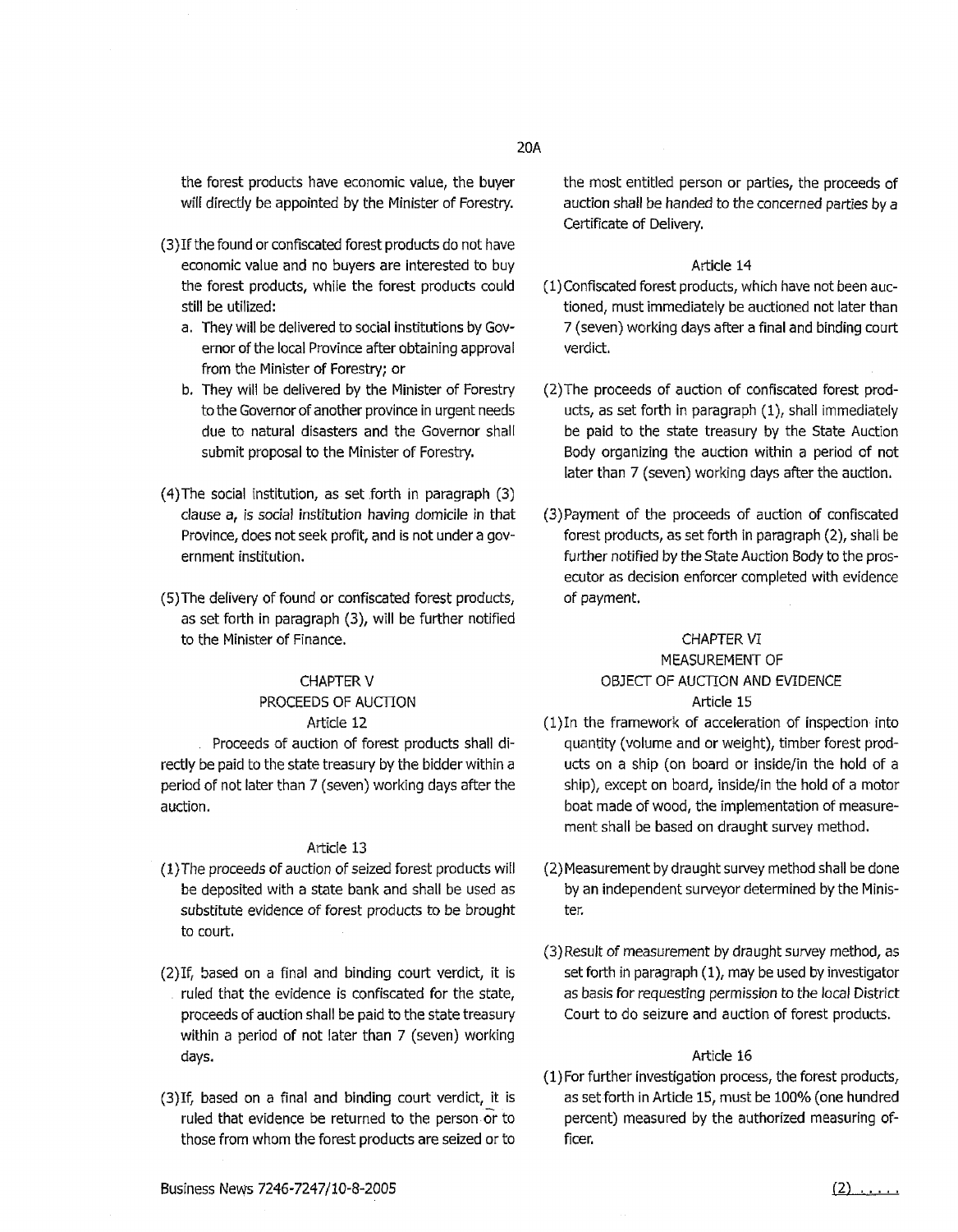- (2) Implementation of measurement of forest products, as set forth in paragraph (1), shall be based on the provisions of the laws in force.
- (3)Relating to the plan of implementation of auction by the State Auction Body, result of the measurement, as set forth in paragraph (1), shall be delivered to the State Auction Body where auction ls implemented.

#### Article 17 ·

- ( 1) In case that the result of measurement, as set forth in Article 16, is higher than the result of measurement by draught method survey, as set forth in Article 15, the winner of the auction must pay the shortage of payment of auction price.
- (2)In case that the result of measurement, as set forth in Article 16, is smaller than the result of measurement by draught survey method, as set forth in Article 15, the excess of payment of auction price will not be returned to the winner of auction and shall be construed as state revenue.

# CHAPTER VII PROCESS OF INSPECTION OF ASSUMPTON OF FOUND FOREST PRODUCTS Article 18

- (!)On assumption of found forest products, a Certificate of Goods Found shall be made by the officer who founds the forest products or the officer who receives the found forest products from third party.
- (2)The Certificate of Goods Found shall contain:
	- a. Heading;
	- b. Day, date, month, and year of making of the certificate of goods found;
	- c. Name and title of the officer who founds the forest products;
	- d. Quantity, type, and volume of the forest products;
	- e. Location/place where the forest products are found;
	- f. Time of finding of the forest products;
	- g, Closing sentences;
	- h. Signature of the finding officer or signature of officer who receives the forest products from third party.

{3)Within a period of not later than 2 (two) working days

since the forest products assumed to be found are found by the officer or received by the officer from third party, shall further be delivered to the local Forestry institution.

- ( 4) Within a period of not later than 2 (two) working days since receipt of the forest products assumed to be found, *as* set forth in paragraph (3), the Forestry *in*stitution shall inform the public at large through the announcement board at its office where the forest products are found.
- (S)The information or announcement, as set forth in paragraph (4), shall contain:
	- a. Time and place of finding of the forest products;
	- b. Type, quantity, and volume of the found forest products;
	- c. Whoever feels to be entitled as owner may file a claim by bringing along documents that evidence that he is the legal owner;
	- d. Time for submission of claim shall be 7 (seven) calendar days since the announcement.

#### Article 19

- $(1)$  If, within a period of 7 (seven) calendar days since the announcement, as set forth in Article 18 paragraph (5) clause d, there is a person who files claim to be the owner, the person shall submit written evidences showing his legal ownership.
- (2)If result of the inspection into the written evidences and physical signs of the forest products indicates that he is the owner, the forest products must be delivered to him by making Certificate of Delivery of Forest Products.
- (3)If from the result of inspection, as set forth in paragraph (2), the claim is proven untrue (or doubtful), the claim will be rejected and the forest products shall be assumed as found forest products.

## CHAPTER VIII FOLLOW-UPS Article 20

After process of auction has been completed, the bidder shall make a complete and hierarchical report on the implementation of auction to the Minister of Forestry,